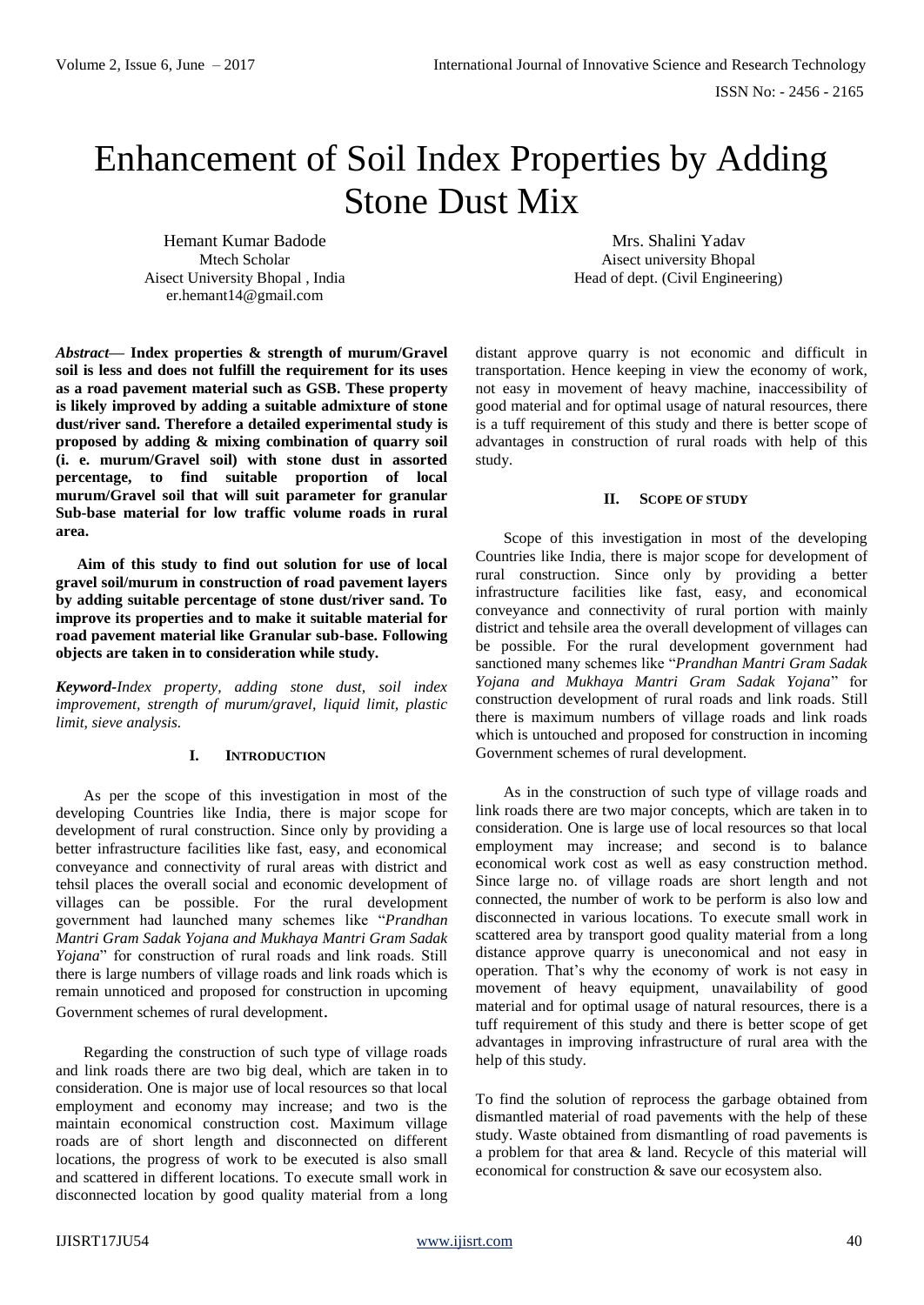#### **III. FIELD AREA SURVEY & PROPERTY OF GRAVEL SOIL/MURUM**

Available materials for the build of earthen embankments, the sub grade were fine sand loamy, gravels, clay and rocks. Different mixtures of the loamy sand and gravels could be easily used for embankment construction and sub grade work, while the basaltic rocks is good material for provide strength to slope. Gravel is good for the construction of an embankment. Strength of gravel are satisfactory, but gravel lacks the requisite function of water tightness, as it contains 35 to 40 percent of pore space. Stone dust, on the other hand, while less porous than gravel, is much low stable in compaction.

Murum is mainly known as laterite soil can be formed by a deep weather layer from which silica has been striped. There is collection of alluminium and iron oxides and hydroxides. The similarly red or reddish colour of these soils is reveal by the iron colonial. Murum are residual soils and are made by erosion of basaltic rock at places, where monsoon is grave. They form mix of erosion rocks pieces in different sizes,(like clay, sand, silt). They are good material for road work.

 Perfect material passing 75 micron shall not exceed 10%. Liquid limit is not more than 20% & Plasticity index is not more than 6%, most of the gravel quarries, murum obtained from disintegration of rock consist fine aggregate, clay soil, clayey sand and percentage of coarse aggregate in fraction, such materials are of high plasticity index, High plasticity modulus and low strength/CBR value.

Mainly this standard, the definitions given in IS: 2809- 1972 'Glossary of terms and symbols relating to soil engineering (first revision) and the following shall apply.

**Clay –** these are finely grained particle of size less than0.002.these are cohesion plastic. It is plastic a moderate to wide range of water content.

**Silt –**It is granular material of a size between sand & clay. Silt particle range between 0.002mm to 0.063mm.It isfine-grained soil with little or no plasticity.

**Sand and Gravel** – sand is granular material composed of rock & mineral particle, size of soil is between 0.063mm to 2mm. It is cohesion less aggregates of angular, sub-angular.

## **IV. DIVISION & IDENTIFICATION**

Division - Soils are mainly divided into three divisions as given below:-

**Coarse-Grained Soils** *–* It is more than half the total material by weight & larger than 75-micron.

**Fine-Grained Soils** *–* It is more than half of the total material by weight is smaller than 75-micron.

**Organic Soils and Different Miscellaneous Soil Materials -** These soil consist maximum percentages of fibrous organic material, and particles of disintegrate vegetation. In addition, some soils contains shells, concretions, cinders, and other nonsoil materials.

**Subdivision -** First two divisions are divided as given.

**Coarse-Grained Soils -** The coarse grained soils are explained by two subdivisions, namely:

**Gravels –** It is more than half the coarse divided (+75 micron) is larger than 4.75-mm IS Sieve size. This subdivisions insist gravel soils.

**Sands –** It is more than half the coarse divided (+75 micron) is smaller than 4.75-mm IS Sieve size. This subdivisions include sands soils.

**Fine-Grained Soils -** Fine-grained soils are explained by three subdivisions on the basis of the following randomly values of liquid limit:

**Silts and clay of low compressibility** *–* having a liquid limit less than 35 (represented by symbol L),

**Silt and clays of medium compressibility -**having a liquid limit greater than 35 and less than 50 (represented by symbol I), and

**Silts and clays of high compressibility** *–* having a liquid limit greater than 50 (represented by symbol H).

### **Groups –**

**The coarse-grained soils** shall be further divided into eight basic soil groups. The fine-grained soils shall be further divided into nine basic soil groups.

**Highly organic soils** and other miscellaneous soil materials shall be placed in one group. The groups shall be designated by symbols. As per SP 36 table 1 and 2

### **Field Identification and Classification Procedure**

The field method is used mainly in the field to identify and classify soils. Optical observance is required in place of accurate laboratory tests to explain the basic soil properties. The method is, in fact, a process of elimination start on the left side of the classify chart and work to the right yet to the proper group name is not obtained. The group name should be affix by elaborated word descriptions, including the description of the in-place terms for soils is to be used in place as foundations. A given sample of the soil is selected which is rub palm of the hand or open on a flat surface. All particles are larger than 75 mm are throw from the sample. Only the part of the sample smaller than 75 mm is described. The sample is classified as coarse grained or fine-grained by calculating the percentage by weight of separate particles which is seen by the unused eye. Soils consisting more than 50 percent transparent particles are coarse-grained soils, soils containing less than 50 percent transparent particles are fine-grained soils. If it is calculated by the soil is coarse grained,' it is next identified by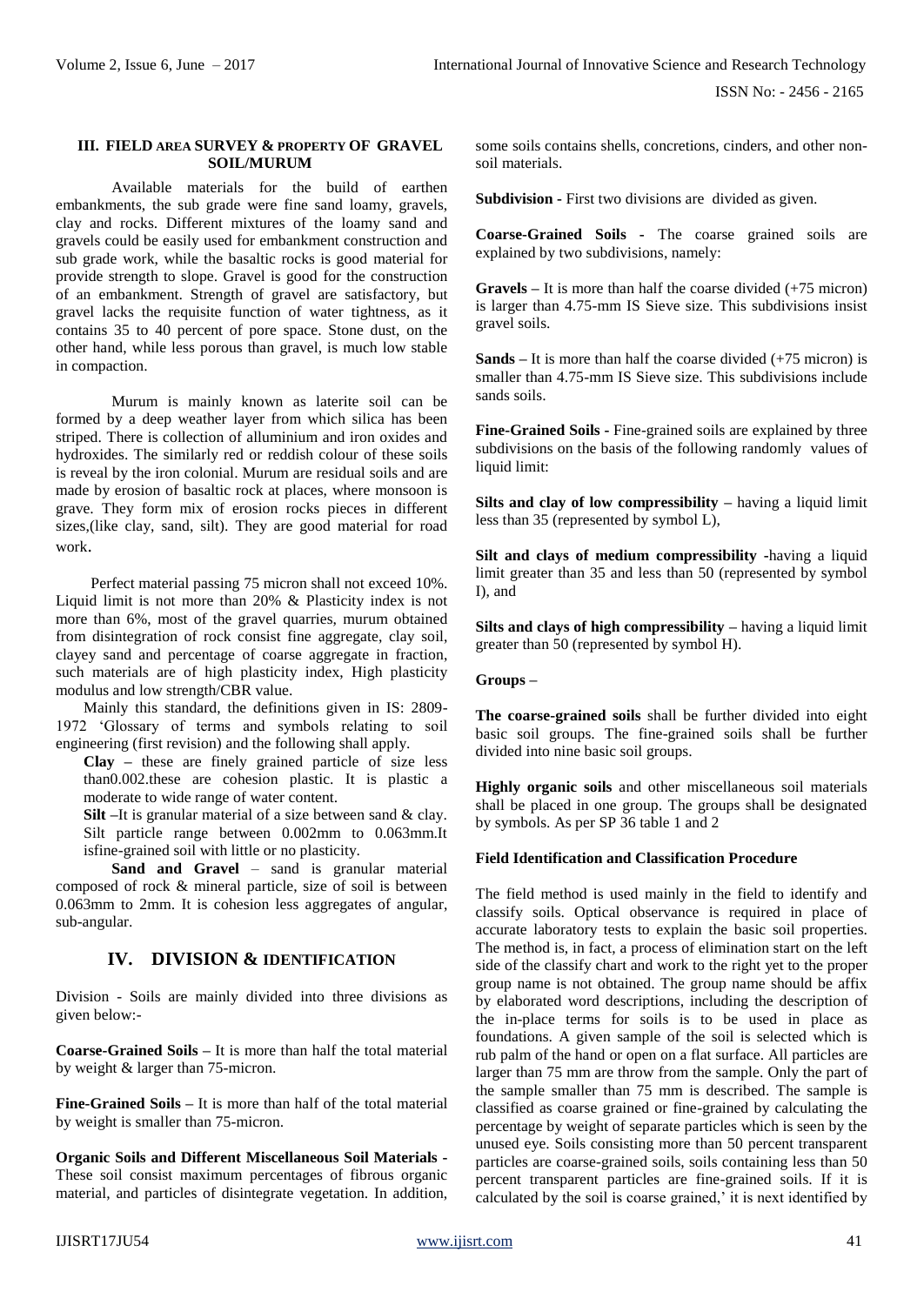calculating and recording the percentage of: (a) gravel sized particle, size between from75 mm to 4.75-mm IS Sieve size; (b) sand size particles, size between from 4.75 to 75-micron IS Sieve size; and (c) silt and clay size particles, size between smaller than 75-micron IS Sieve.

### **IV. EXPERIMENTAL WORK**

Materials availability for the construction of earthen embankments and sub grade are fine sand loamy, gravel, clay and basaltic rock. The different mixtures of the sandy loam and gravel could be used for embankment construction, while the basaltic rocks formed good material for providing strength to slope. Gravel is used for the work of an embankment and Sub grade work. The weight and stability of gravel are both suitable, but gravel lacks the requisite function of water tightness as it often consists as much as from 35 to 40 percent of pore space.

Now a days probe deals with the mechanical stabilization of murum with mixture of stone dust/sand. The work presented in dissertation include results of index properties of (liquid limit & plastic limit), compaction characteristics (optimum moisture content and maximum dry density) and shear strength parameters (cohesion and angle of shearing resistance) for the murum liquidizer with differ percentages of stone dust/sand.

**Sample formulation (As per IS 2720-I): -** Soil sample, as picked from the field, are dried in the air or in sun. In wet weather condition, a drying apparatus is used in that case the temperature of the sample should not be more than 60°C. The lumps may be broken with a wooden-beetle to hasten drying. The organic matter, like tree bark , roots, stems should be removed from the sample. Similarly, matter other than soil, like shells should also be removed from the main soil mass. A noting are made of such removals & their percentage of the total soil sample noted. When samples are to be taken for estimation of organic matter, lime content, etc, total sample should be taken for calculation without separating shells, roots. etc.

**Drying of the sample -** Amount of drying depends upon the proposed test to be conducted on the specific sample. The type, temperature & duration of drying of specific soil samples for various tests are given in Table I. When oven is used for drying, the temperature in the oven shall not exceed by 110°C.

**Degree of pulverization -** The big lumps may be broken with the help of wooden beetle. Further pulverization may be done in pounder and mortar. The pulverized soil shall be passed through the specified sieve for the particular test and the soil retained on that sieve shall be again pulverized for sieving. This procedure should be repeated again when the further attempts at pulverizing very low soil passes through the specified sieve. It should be taken care not to break the individual soil particles. Quantity of soil sample should be given in table of IS 2720 part –4 .

**Grain size analysis (As per IS 2720 Part - IV): -** The portion of the soil sample hold back on 4\*75-mm IS Sieve, selected as given in 3.2, shall be weighed and the mass calculated as the mass of the sample wrong for hygroscopic moisture. The amount of the soil sample taken shall depend on the large particle size contained in the soil. The sample shall be isolate into various fractions by sieving through the Indian Standard Sieves specified. Different sieves may be present between the sieves depending upon the added information that may be desired to be taken from the analysis. While sieving through each sieve, the sieve shall be tossing so that the sample rolls in non uniform motion over the Sieve. Particles may be tested to see if they will fall through but they shall not be pushed through. The mixture from the sieve are rubbed, if need, with the rubber pounder in the mortar taking care to see that particular soil particles are not broken and re-sieved to make sure that only particular particles are holdback. The amount taken every time for sieving on each sieve shall be such that the most weight of material retained on every sieve at the completion of sieving does not exceed the values given in Note 2 of IS 2720 part - IV. The weight of the material holdback on each sieve shall be recorded. If the sample appears to contain over 5 percent moisture, the water content of the material shall be calculated in accordance with 5 IS m: 2720 (Part 4) – 1985 IS: 2720 (Part 2)-1973" and the masses accurate accordingly. When the sample consists less than 5 percent moisture it is not require to determine the water content for dry weight computations and all the calculations may be made on the basis of wet weight only. If the soil consists more than 20 percent gravel particles & the fines are very cohesive with considerable quantity adhering to the gravel after removing, the gravel shall be washed on 4.75-mm IS Sieve . For further analysis a fresh Area of the fraction passing 4.75-mm IS Sieve are taken,

Calculations - The percentage of soil holdback on every sieve shall be calculated on the basis of the total mass of soil sample take out from the results the percentage passing through all of the sieves shall be calculated.

#### **Atterberg Limit test (Liquid limits and Plastic limit As per IS 2720 PART –V): -**

### **Test for the determination of liquid limit by Cone penetration method** –

**Soil Sample –** After receiving soil sample weighing about 150g it is dried in air or in oven from thoroughly mixed portion of the soil passing 425 micron IS Sieve obtained in accordance to IS : 2720 ( Part 1 )-1983.if clods are in sample then it is broken with the help of wooden mallet.

**Procedure -** About 150 gm. of air dried soil from thoroughly mixed portion of material passing 425 micron IS sieve is obtained. Distilled water is mixed to the soil thus obtained in a mixing disc to form a uniform paste. Then the wet soil paste is transferred to the cylindrical cup of cone penetrometer apparatus, ensuring that no air is trapped in this process. Finally the wet soil is leveled up to the top of the cup and placed on the base of the cone penetrometer apparatus. The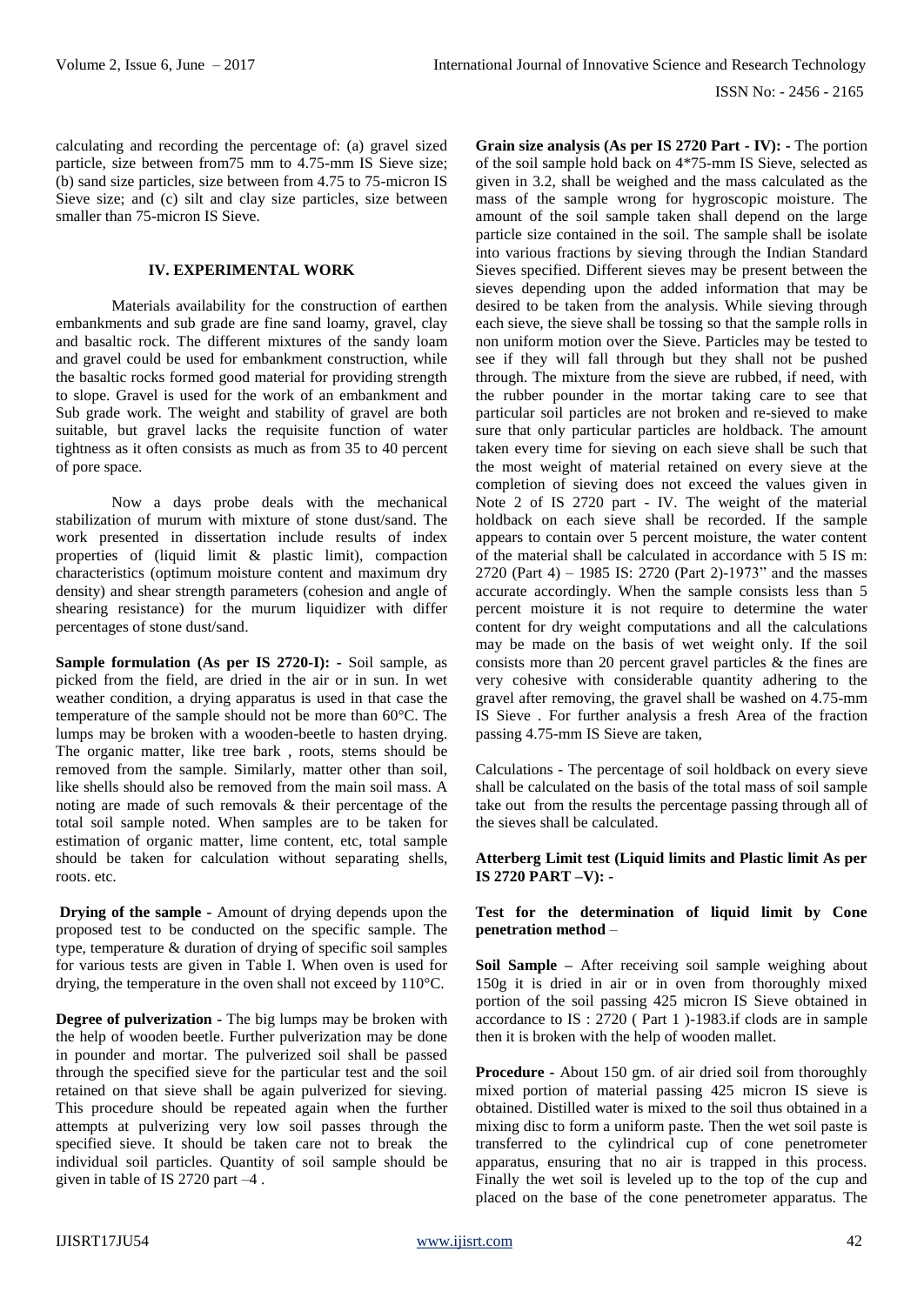penetrometer is so adjusted that the cone point just touches the surface of the soil paste in the cup and the initial ready is to be taken. The vertical clamp is then released allowing the cone to penetrate into soil paste under its own weight for 5 seconds. After 5 seconds the penetration of the cone is noted to the nearest millimeter. The test is repeated at least to have four sets of values of penetration in the range of 14 to 28 mm. The exact moisture content of each trial is determined

**Determination of Liquid Limit - A** graph presenting water content on the y-axis and the cone penetration on the x-axis are drawn the best fitting straight line is. The moisture content corresponding to cone penetration of 20 mm shall be taken as the liquid limit of the soil and shall be expressed to the nearest first decimal place.

**Plastic Limit:- Soil Sample - A** sample weighing about 20 g mixed portion of the material passing 425-micron IS Sieve, obtained in accordance with-IS : 2720 ( Part 1 )-1983" shall be taken. When both the liquid limit and the plastic limit of a soil are to be determined, amount of soil is sufficient for both the tests shall be taken for preparation of the soil. At a stage in the process of mixing of soil and water the mass becomes plastic enough to be easily shaped into a ball.

**Procedure -** Mix the soil with distilled water in an evaporating dish and leave the soil mass for naturing. This period may be upto 24hrs. Take about 8g of the soil and roll it with fingers on a glass plate. The rate of rolling should be between 80 to 90 strokes per minute to form a 3mm dia. If the dia. of the threads can be reduced to less than 3mm, without any cracks appearing, it means that the water content is more than its plastic limit. Knead the soil to reduce the water content and roll it into a thread again. Repeat the process of alternate rolling and kneading until the thread crumbles. Collect and keep the pieces of crumbled soil thread in the container used to determine the moisture content. Repeat the process at least twice more with fresh samples of plastic soil each time. The pieces of crumbled soil thread shall be collected in an air-tight container and the moisture content determined as described in IS: 2720 (Part 2)-1973

**Plasticity Index: -** The plasticity index is calculated as the difference between its liquid limit & plastic limit:

Plasticity index  $(Ip) = liquid limit (wl) - plastic limit (wp).$ 

**Experiments on the material used (Gravel soil / murum): -** From the upper parametric study of murum of four sources, I have resulted that the most suitable murum is Hanotia Alam quarry. Because of its better engineering properties than other quarries murum, it is more economical to increase its property. That's why I have chosen Hanotia alam quarry murum for research. Hanotia alam is located on 11km far from vidhya nagar town of Bhopal. Following test is conducted on soil sample obtained from quarry Hanotia Alam;

**Name of test** – Sieve analysis of murum

| Weight of<br>sample (gm.) |                             | 4000                         |                                     | Name of<br>quarry                       | Hanotia<br>Alam              |                                          |
|---------------------------|-----------------------------|------------------------------|-------------------------------------|-----------------------------------------|------------------------------|------------------------------------------|
| S.<br>No.                 | <b>IS</b><br>sieve<br>in mm | Weigh<br>retaine<br>d<br>gms | Cumu<br>lative<br>Wt.<br>Rt.<br>gms | Cum.<br>Wt.<br>Retain.<br>$\frac{6}{9}$ | $\frac{6}{9}$<br>Passin<br>g | Li<br>mi<br>$\mathbf t$<br>$\frac{6}{9}$ |
| 1                         | 75                          | 0                            | $\overline{0}$                      | $\overline{0}$                          | 100                          | 10<br>0                                  |
| 2                         | 26.4                        | 1670                         | 1670                                | 41                                      | 57                           | $55 -$<br>75                             |
| 3                         | 4.75                        | 1950                         | 3640                                | 90                                      | 9                            | $10-$<br>30                              |
| 4                         | 0.075                       | 200                          | 3840                                | 95                                      | 4                            | $0-$<br>10                               |
|                           | <b>Sieve</b><br><b>Size</b> | <b>Upper</b><br>Limit        | Achie<br>ved                        | Lower<br>Limit                          |                              |                                          |
|                           | 75                          | 100                          | 100.00                              | 100                                     |                              |                                          |
|                           | 26.5                        | 75                           | 58.00                               | 55                                      |                              |                                          |
|                           | 4.75                        | 30                           | 9.00                                | 10                                      |                              |                                          |
|                           | 0.075                       | 10                           | 4.00                                | $\overline{0}$                          |                              |                                          |

#### Table 1 . Gradation of natural murum

## **V. ANALYSIS OF TEST RESULT**

The analysis of results obtained from experiments conducted on murum mixture with stone dust of different percentage are as below.

**Properties of basic materials:-** The characteristics of natural material murum and stone dust is as below;

| Table 2. Summary of results for Natural murum and stone |
|---------------------------------------------------------|
| dust as individual ingredient of admix                  |

| S.<br>No. | Properties                     | Natural<br>Murum | Stone dust   |
|-----------|--------------------------------|------------------|--------------|
| 1         | Liquid limit                   | 30.90%           | ∩            |
| 2         | <b>Plastic Limit</b>           | 23.21%           | $\Omega$     |
| 3         | Plasticity Index               | 7.63%            | $\Omega$     |
| 4         | Optimum<br>Moisture<br>content | 11.00%           | 7.72%        |
| 5         | Maximum Dry<br>Density         | $1.68$ gm/cc     | $2.16$ gm/cc |
| 6         | <b>Soaked CBR</b><br>Value     | 14.34%           | 63.02%       |
|           | Un soaked<br><b>CBR</b> Value  | 20.83%           |              |

**Index Properties of Murum Mixtures: -**The liquid limit and plastic limit tests are conducted on the murum mixtures for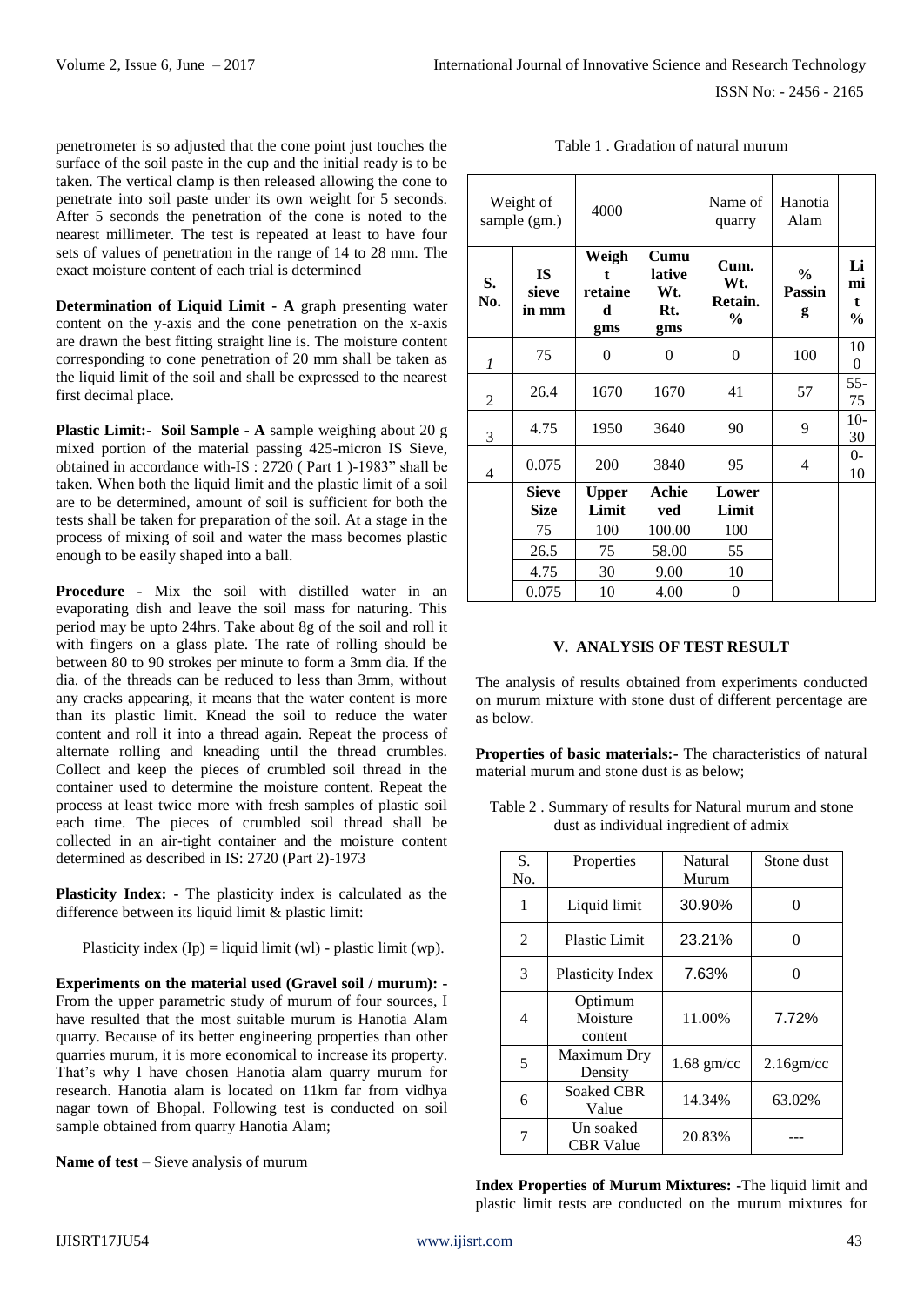this investigation and the obtained results are presented in the table. The plasticity index is obtained by deducting plastic limit from liquid limit.

Table 3 . Relation in between Atterberg limit and % of stone dust

| S.No. | <b>Description of mix</b> | LL    | PL    | PI   |
|-------|---------------------------|-------|-------|------|
|       | <b>Natural Murum</b>      | 30.90 | 23.21 | 7.63 |
| 2     | $N.M. + 10\%$ stone dust  | 29    | 22.92 | 6.05 |
| 3     | $N.M. + 15\%$ stone dust  | 28    | 22.32 | 5.63 |
|       | $N.M. + 20\%$ stone dust  | 26.5  | 21.34 | 5.14 |
| 5     | $N.M. + 25\%$ stone dust  | 24    | 20.13 | 3.85 |



Figure 1 . Graph showing relationship of LL, PL, PI with % of

### stone dust

It is observed from the table 3 and fig.1, the liquid limit and plastic limit values of murum-dust mix decrease with increase in percentage of stone dust. The plasticity of the mixes is reduced due to increase in stone dust particles which impart non-plasticity to the mix.

**Compaction characteristics of Murum Mixtures: -**Heavy compaction tests were conducted on the murum mixtures considered for this investigation to determine the maximum dry density (mdd) values and optimum moisture content (omc) values and the results are shown in table 4

Table 4 . Relation in between omc and mdd AND % of stone dust

| S.No. | <b>Description of mix</b> | Mdd          | omc    |  |  |
|-------|---------------------------|--------------|--------|--|--|
| 1     | Natural Murrum            | $1.71$ gm/cc | 11.04% |  |  |
| 2     | $N.M. + 10\%$ stone dust  | $1.74$ rm/cc | 10.85% |  |  |
| 3     | $N.M. + 15\%$ stone dust  | $1.6$ gm/cc  | 9.95%  |  |  |
| 4     | $N.M. + 20\%$ stone dust  | $1.84$ gm/cc | 8.84%  |  |  |
| 5     | $N.M. + 25\%$ stone dust  | $1.95$ gm/cc | 8.3%   |  |  |
| 6     | $N.M. + 30\%$ stone dust  | $2.06$ gm/cc | 7.94%  |  |  |





Figure 3 . Graph showing relationship of omc and mdd with %

## of stone dust

The variation of maximum dry densities and the optimum moisture contents for varying percentages of additive are shown in Fig. 4.4. The mdd values are improving and omc values are decreasing with increasing percentages of stone dust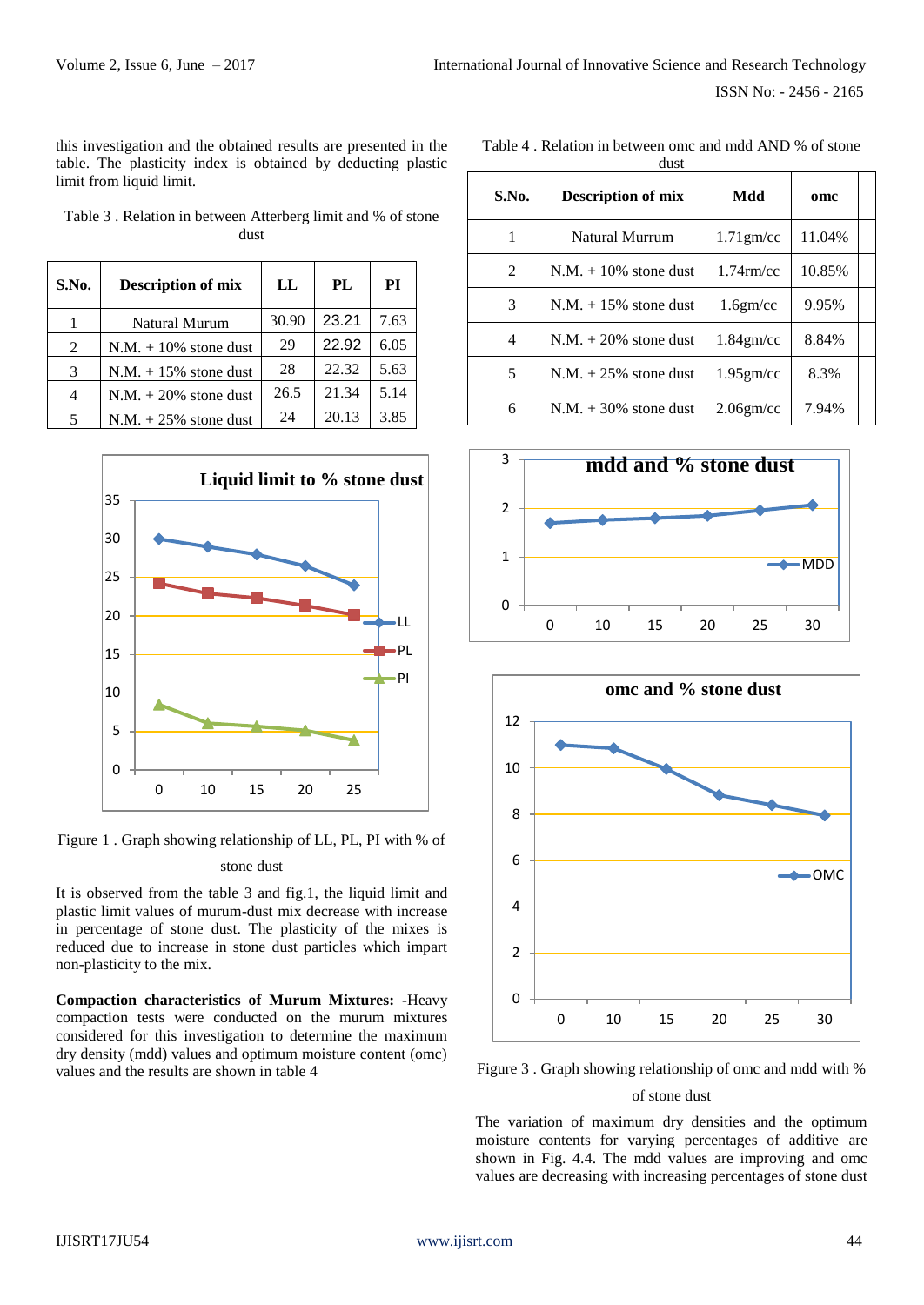adding to murum. Because the fact that stone dust particles fill the void gap of the coarse grained particles of murum.

**Strength parameter of murum mixtures: -**From the every murum-stone dusty mix, Six identical soil samples are prepared (Three for stiff CBR and Three for un stiff CBR test) with water particle of optimum moisture contents values of 10.86%, 9.96%, 8.83%, 8.40%, and 7.95% and compacted to corresponding densities of maximum dry densities values of 1.76, 1.80, 1.85, 1.96 and 2.07gm/cc. It was noted from table 4.6 and fig. 4.5, as the percentage of stone dust improves the stiff and un stiff CBR value of murum mixture improves.

Table 5. Relation in between Soaked and Un soaked CBR and

| S.No. | <b>Description of Mix</b> | <b>CBR</b> soaked | <b>CBR</b><br><b>Un soaked</b> |
|-------|---------------------------|-------------------|--------------------------------|
| 1     | Natural Murum             | 14.36%            | 20.85%                         |
| 2     | $N.M. + 10\%$ stone dust  | 16.21%            | 22.24%                         |
| 3     | $N.M. + 15\%$ stone dust  | 17.60%            | 24.10%                         |
| 4     | $N.M. + 20\%$ stone dust  | 20.39%            | 26.41%                         |
| 5     | $N.M. + 25\%$ stone dust  | 24.09%            | 30.12%                         |
| 6     | $N.M. + 30\%$ stone dust  | 28.73%            | 34.76%                         |

#### % of stone

#### **Vi. CONCLUSION AND RECOMMENDATION FOR FUTURE WORK**

## *A. Conclusion*

Based on the laboratory test results, the following conclusions are drawn;

- 1. As the percentage of stone dust additive improve from 10% to 25% the plasticity of the murum stone dust mixture decreases from 23.21% to 20.13%.
- 2. As the percentage of stone dust additive improve from 10% to 30% the mdd values of the murum stone dust mixture increases from 1.71 gm/cc to 2.06 gm/cc and the corresponding omc values decreases from 11.04% to 7.94%.
- 3. As the percentage of stone dust additive increases the CBR values of the murum stone dust mixture increases from 14.36% to 28.73%.

As the percentage of stone dust additive increases from 10% to 30% the Gradation of the murum stone dust mixture proceeds sides of upper limits of graduation value and at maximum of 30% stone dust it just touches the upper limit of graduation.

It is observed that the mixture of the murum mixed with 25% of stone dust full fill the requirement for granular sub base material recommended by Ministry of rural development (MORD). The values at 30% stone dust are also completed the necessity of granular sub base material but when we are getting our suitability of admixes on lower % of stone dust i. e. 25% then seeing to economy of construction the 25% stone dust is approved as additive.

The details comparison of parameter recommended and of result obtained on 25% stone dust are as sgiven in table 6.

Table 6 . Comparison of recommended parameters with laboratory results

| S.  | Properties   | noorutor y results<br>Values | Values          |
|-----|--------------|------------------------------|-----------------|
| No. |              | Recommended by               | analyzed on     |
|     |              | <b>MORD</b>                  | mixture of      |
|     |              |                              | murrum with     |
|     |              |                              | 25% stone dust  |
|     |              |                              | as additive     |
| 1   | Liquid limit | Not more than 25             | 23.85 % (less   |
|     |              |                              | than $25\%$ )   |
| 2   | Plasticity   | Not more than 6              | 3.82% (Less)    |
|     | Index        |                              | than $6\%$ )    |
| 3   | <b>MDD</b>   | Not less than 1.70           | $1.93$ gm/cc    |
|     |              | gm/cc                        | (More than      |
|     |              |                              | $1.70$ gm/cc)   |
| 4   | <b>CBR</b>   | Not less than 20%            | 24.17% after    |
|     |              | after 72 hours               | 72 hour soaked  |
|     |              | soaked condition             | condition       |
|     |              |                              | (More than      |
|     |              |                              | 20%)            |
| 5   | Gradation    | Should lies within           | Gradation       |
|     | as per table | prescribed range             | curve lies in   |
|     | 400.1        | of table 400.1               | between Upper   |
|     |              |                              | limit and lower |
|     |              |                              | limit of        |
|     |              |                              | required        |
|     |              |                              | gradation.      |

Hence we resulted that the 25% stone dust as added by weight of murum is more suited and commended for executing in the work of road pavement as granular sub base material for rural road construction.

### *B. Recommendation for upcoming future work*

Following recommendation are commended for upcoming studies and researches.

1. The similar nature of probe are also commended for finding out usage of existing plastic soil for different road work material like embankment, sub grade and tuff shoulder by added suitable good engineering property material.

2. The similar nature of probe are also commended for finding out good usage of existent plastic soil with additive of aggregate for base course material, soil with lime as additive in soil for embankment/sub grade purpose.

3. The similar natural of probe are also recommended for the garbage obtained from dismantling of absolute existent road or breaked layer of pavement, which can be used as sub grade or base course by adding stone dust/sand as additive or more than